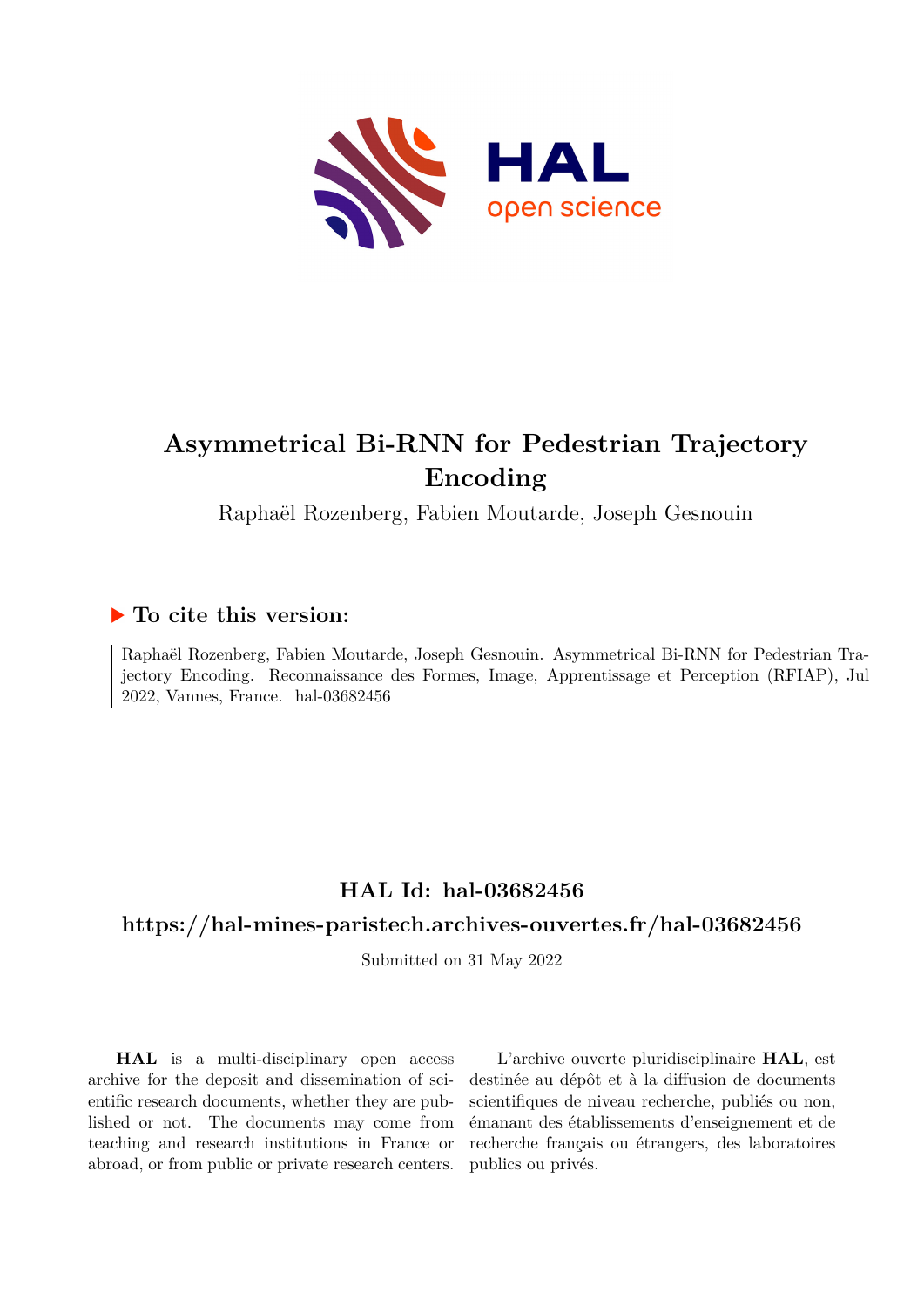# Asymmetrical Bi-RNN for Pedestrian Trajectory Encoding

Raphaël Rozenberg<sup>1,2</sup>, Joseph Gesnouin<sup>2,3</sup>, and Fabien Moutarde<sup>2</sup>

<sup>1</sup>École Normale Supérieure - PSL, 75005 Paris, France, first.last@ens.psl.eu <sup>2</sup>Centre de Robotique, MINES ParisTech - PSL, 75006 Paris, France, first.last@mines-paristech.fr

3 Institut Vedecom, 78000 Versailles, France, first.last@vedecom.fr

*Abstract*— Pedestrian motion behavior involves a combination of individual goals and social interactions with other agents. In this article, we present an asymmetrical bidirectional recurrent neural network architecture called U-RNN to encode pedestrian trajectories and evaluate its relevance to replace LSTMs for various forecasting models. Experimental results on the Trajnet++ benchmark show that the U-LSTM variant yields better results regarding every available metrics (ADE, FDE, Collision rate) than common trajectory encoders for a variety of approaches and interaction modules, suggesting that the proposed approach is a viable alternative to the *de facto* sequence encoding RNNs. Our implementation of the asymmetrical Bi-RNNs for the Trajnet++ benchmark is available at: [github.com/JosephGesnouin/Asymmetrical-Bi-RNNs-to](http://github.com/JosephGesnouin/Asymmetrical-Bi-RNNs-to-encode-pedestrian-trajectories)[encode-pedestrian-trajectories.](http://github.com/JosephGesnouin/Asymmetrical-Bi-RNNs-to-encode-pedestrian-trajectories)

*Index Terms—*Sequence Encoding, Pedestrian Safety, Trajectory Forecasting

## I. INTRODUCTION

### *A. Pedestrian trajectory forecasting*

Pedestrian trajectory prediction from past positions using social interactions has been steadily receiving attention by the research community, as it plays a crucial role in various applications leading to the deployment of intelligent transport systems [1], [2].

Following the success of Social LSTM [3] in trajectory forecasting in crowded scenes, a variety of approaches has been proposed that focused on efficiently leveraging social interactions from a scene [4]–[9]. In this article, we elude the question of improving social interactions models, and focus on the encoding of the trajectories of individual pedestrians by using U-RNNs (our asymmetrical Bi-RNNs) instead of regular LSTMs.

Using the recent Trajnet++ benchmark [5] and with respect to various available learning architectures that forecast pedestrians trajectories, we evaluate the effectiveness of U-RNNs for efficient pedestrian trajectories encoding. We then provide insight into designing improved motion encoders prior to the application of interaction modules for the task of pedestrian trajectory prediction.

### *B. From Bi-RNNs to U-RNNs*

U-RNN is a bidirectional recurrent neural network architecture that was informally introduced in [10] under the form of U-GRUs for Knowledge Tracing. The objective of this work is to investigate whether U-RNNs could replace regular RNNs or Bi-RNNs for trajectory encoding.

Bi-RNNs [11] address a drawback of Recurrent Neural Networks (RNNs), which is that they cannot take the future into account when they encode an input, which may be desirable [12] for some cases. For example, in the case of pedestrian trajectory prediction [13], [14], one could expect that some movements are influenced by anticipation of a potential obstacle. Bi-RNNs produce two outputs, one that is obtained by reading the input forward and one by reading the input backwards. Concatenation or some other operation is then applied.

However, an aspect of Bi-RNNs that could be undesirable is the architecture's symmetry in both time directions. Bi-RNNs are often used in natural language processing, where the order of the words is almost exclusively determined by grammatical rules and not by temporal sequentiality. However, in trajectory prediction, the data has a preferred direction in time: the forward direction. Another potential drawback of Bi-RNNs is that their output is simply the concatenation of two naive readings of the input in both directions. In consequence, Bi-RNNs never actually read an input by knowing what happens in the future. Conversely, the idea behind U-RNN, illustrated in Fig. 1, is to first do a backward pass, and then use during the forward pass information about the future. By using an asymmetrical Bi-RNN to encode pedestrian trajectories, we accumulate information while knowing which part of the information will be useful in the future as it should be relevant to do so if the forward direction is the preferred direction of the data.

## II. RELATED WORK

## *A. Encoder-Interaction-Decoder pipeline*

The most common pipeline for pedestrian trajectory prediction consists of:

- 1) A sequence encoder for the past coordinates of each pedestrian independently. The encoder is usually a RNN, such as a LSTM.
- 2) An interaction module for taking into account the neighbors trajectories. The most common way to take into account the effect of interactions between agents in their trajectories is to decode the past positions while pooling on a spatial grid with either the neighbors' positions (*i.e, occupancy pooling*), their relative velocities (*i.e, directional pooling*) [5], or their RNN hidden states [3]. This last approach is very popular and is known under the name of *social pooling*.
- 3) A decoder that predicts future coordinates. A common approach is to use a RNN for decoding. Some authors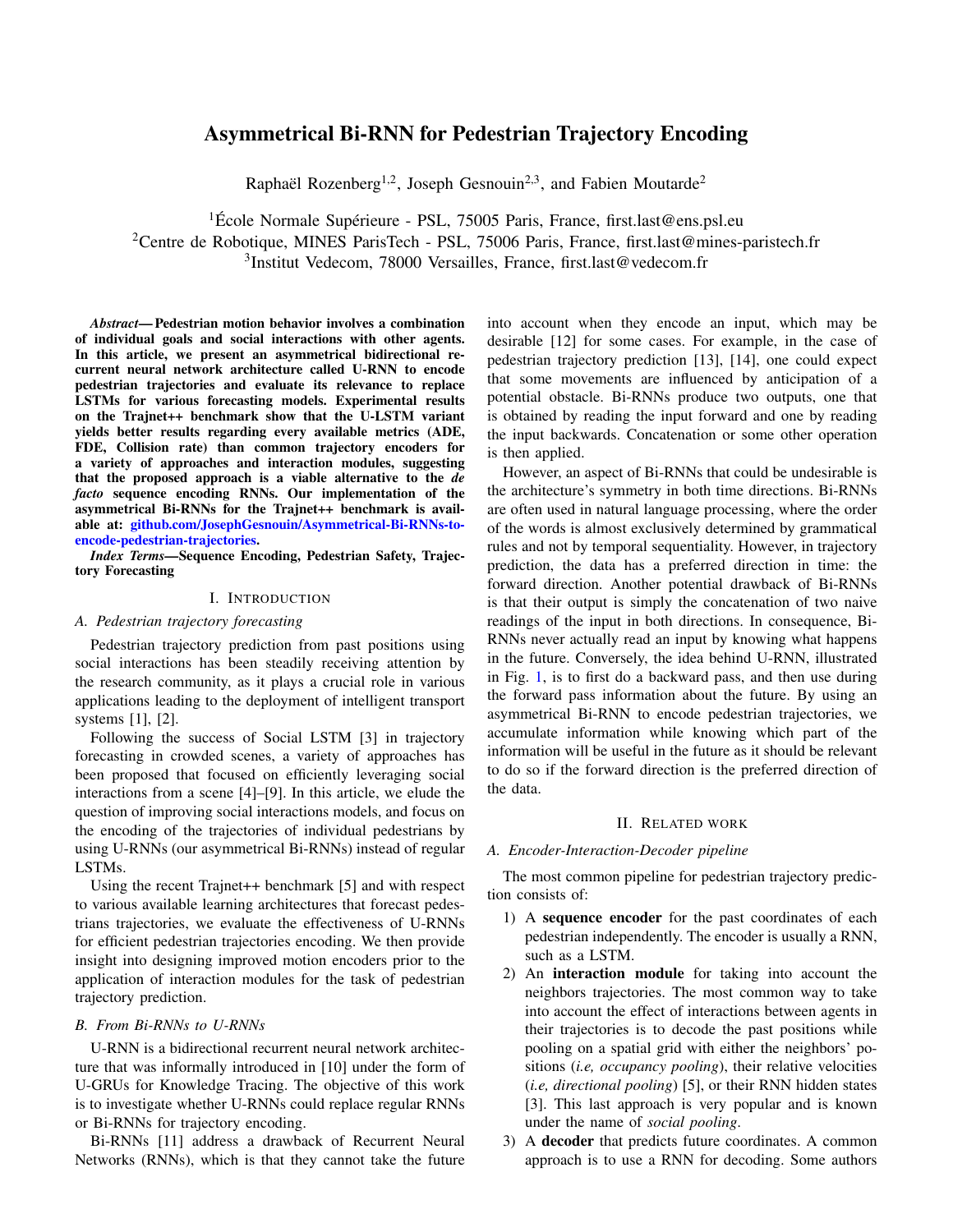

Fig. 1. Comparison between Bi-RNN and U-RNN architectures (blue: inputs - red: outputs - black: hidden states - green: intermediate output). U-RNN can use the information from the future during the forward pass, whereas the Bi-RNN only concatenates two naive readings in both directions.

found that this can lead to error accumulation, and that a simple multi-layer perceptron (MLP) that predicts simultaneously all future positions performs better [15]. However, taking into account interactions between pedestrians requires to predict the coordinates one step at a time, so RNNs are generally preferred.

Most of past years research focused on improving the interaction module, with only limited new methods since *Social-LSTM* [3], or in developing approaches that take inspiration in popular frameworks such as Transformers [16] or contrastive learning [17] in order to deter the model from predicting colliding or too uncomfortable trajectories. However, little work has been published on the influence of the encoder and thus on the importance of past coordinates, even if it would be easily applicable on all models that use this pipeline.

# *B. Alternative approaches.*

*a) Learning-free algorithms.:* The straight line at constant speed using the last known velocity is a reasonable approximation for the problem at hand [18], given that we only try to predict the next few seconds. More complex learningfree methods can also be successfully applied, some generic, such as the Kalman Filter, and some specific, such as Optimal Reciprocal Collision Avoidance (ORCA) [19], which ensures that trajectories do not collide, which is not necessarily the case with other methods, especially the straight line.

*b) Other methods.:* Even though non-RNN methods cannot take advantage of the research on interaction modules, alternative machine learning approaches have been developed. Convolutional Neural Networks are faster than RNN-based methods due to parallelization, but the performances are significantly lower [20]. Some authors have explored the popular Transformers architecture, but the results are inferior to those of RNNs with state-of-the-art social interaction modules [16]. Research has also been conducted on applying Inverse Reinforcement Learning (IRL) to the pedestrian trajectory prediction problem [21], even though retrieving the pedestrian cost function requires much more computation than learning a predictor.



Fig. 2. Sample from the Stanford Drone Dataset (which is not included in the Trajnet++ benchmark). The environment would play an important role in order to predict trajectories that do not go on the lawn.

#### *C. What information is relevant?*

*a) Scene context as an additional modality.:* The Trajnet++ dataset does not include the pedestrians' environment, but some argue that it is sometimes necessary in order to predict trajectories correctly [15]. Indeed, in situations such as the one in Fig. 2, it would be very difficult to predict plausible trajectories since the environment would play an important role in order to predict trajectories that do not go on the lawn. However, the environment's additional information seems to make generalization more difficult [18].

*b) Neighbors past coordinates.:* Most methods make use of neighbors past and present positions. However, it seems that knowing even future neighbors positions is useless in terms of prediction error [18]. Indeed, global trajectories are not that much affected by interactions. Still, neglecting the influence of neighbors inevitably leads to collisions: relevant metrics for pedestrian trajectory prediction take this into account in addition to purely spatial errors, in order to produce physically feasible trajectories.

## III. METHODOLOGY

We based our experiments on the Trajnet++ LSTM baseline [5] with respect to a variety of interaction modules: *directional*, *occupancy* and *social* pooling. All hyper-parameters except for the encoder remained unchanged. For clarification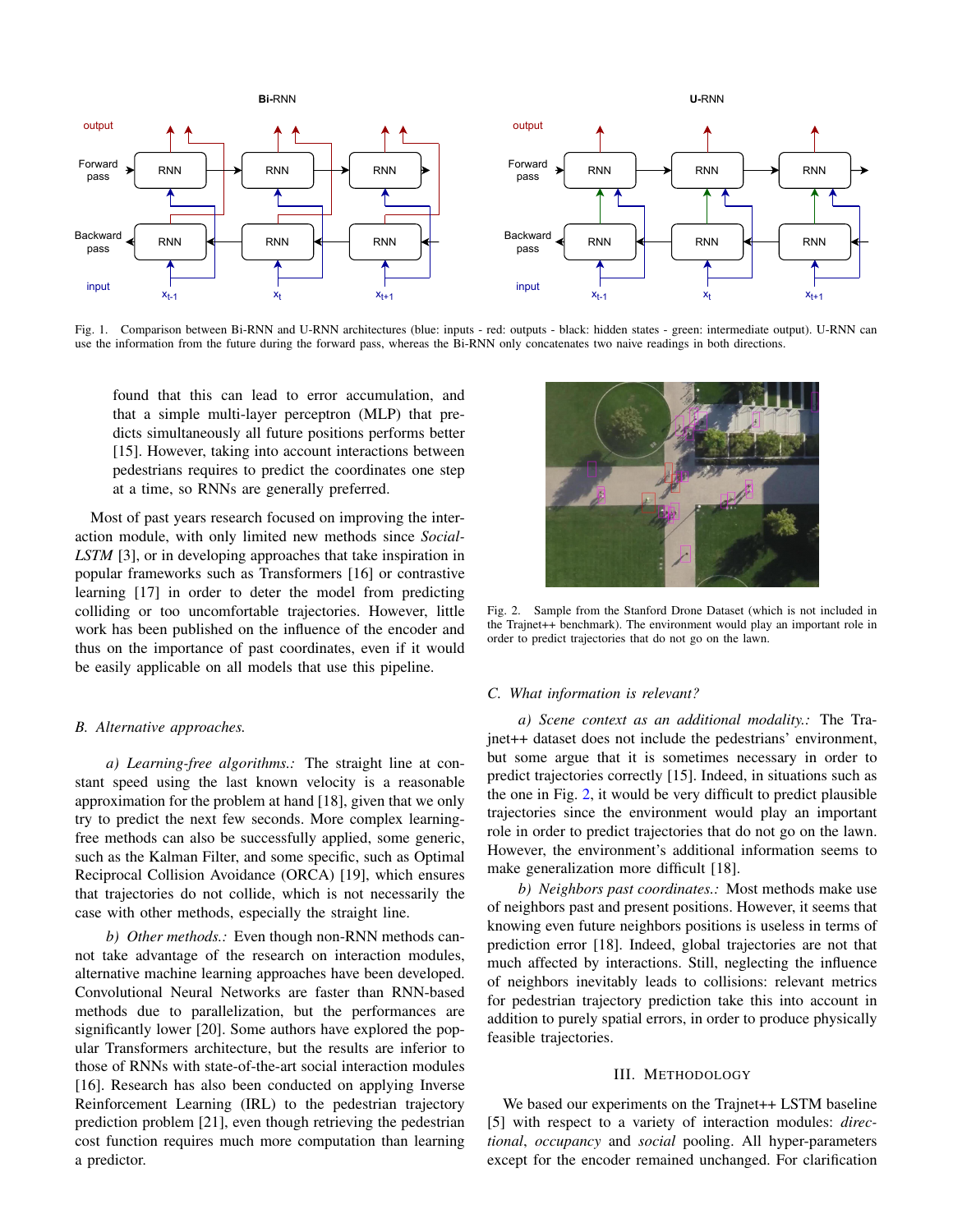

Fig. 3. Images from different datasets from which the Trajnet++ benchmark trajectories are extracted. Left: ETH-hotel dataset - Center: UCY-zara dataset - Right: UCY-students dataset.

purposes, we further explain our methodology for the *directional* pooling case.

# *A. Input embedding*

The input data consists of coordinates  $(x_t)_{t \in [1, T_{obs}]}$  for each pedestrian. In order to allow easier generalization, we use velocities  $(v_t)_{t \in [1, T_{obs} - 1]}$  instead with  $v_t = x_{t+1} - x_t$ .

From the trajectory velocities  $(v_t)_t$  of a single pedestrian, we obtain the trajectory embeddings  $(e_t)_{t \in [1, T_{obs}-1]}$  with

$$
e_t = f(v_t, W_e)
$$

where f is a single-layer perceptron, and  $W_e$  are learnable weights that are shared among pedestrians.

### *B. U-RNN architecture*

The backward and forward hidden states  $(h_t^b)_{t \in [1, T_{obs} - 1]}$ and  $(h_t^f)_{t \in [1, T_{obs} - 1]}$  are obtained according to these equations:

$$
\begin{aligned} h^b_{t-1} &= RNN(h^b_t, e_t, W_b) \\ h^f_{t+1} &= RNN(h^f_t, [e_t, h^b_t], W_f) \end{aligned}
$$

where  $W_b$  and  $W_f$  are learnable weights that are shared among pedestrians, and  $[\cdot, \cdot]$  denotes concatenation.

The last hidden state  $\hat{h}_{T_{obs}}^f$  is then used as the encoding of the sequence.

# *C. Decoder*

For decoding, we used a RNN and directional pooling, with a learnable  $GridPooling$  function that involves average pooling and a linear embedding, all of which we do not detail here and was implemented in [5]. The predicted positions  $(o_t^i)_{t \in [1, T_{pred}]}$  of pedestrian i are obtained according to these equations:

$$
h_1^i = h_{T_{obs}}^{f,i}
$$
  
\n
$$
e_t^i = f(v_t^i, W_e)
$$
  
\n
$$
I_t^i = GridPooling(v_t^{-i})
$$
  
\n
$$
h_{t+1}^i = RNN(h_t^i, [e_t^i, I_t^i], W_d)
$$
  
\n
$$
o_t^i = g(h_t^i, W_{out})
$$

where  $(v_t^i)_t$ ,  $(e_t^i)_t$ ,  $(I_t^i)_t$ ,  $(h_t^i)_t$  are respectively the velocities, velocity embeddings, interaction embeddings and decoder hidden states for pedestrian i,  $W_e$ ,  $W_d$  and  $W_{out}$  are learnable weights that are shared among pedestrians  $(W_e$  being the same as for the encoder),  $v^{-i}$  denotes velocities of pedestrians other than i and  $[\cdot, \cdot]$  denotes concatenation.

# IV. EXPERIMENTS

#### *A. The Trajnet++ benchmark*

There are several datasets that are aimed at evaluating pedestrian motion prediction, with very diverse characteristics [22]. We chose the Trajnet++ benchmark [5], that aggregates several common pedestrian trajectories datasets, emphasis the importance of quantifying the physical feasibility of a model prediction and only evaluates on trajectories where there are interactions between pedestrians.

Data. Trajnet++ data consists of trajectories that have been extracted from real-life videos and that are under the form of spatial coordinates. The framerate is 2.5 frames per second. The datasets that are used are:

- ETH [23], itself subdivided into ETH-hotel and ETH-uni. ∼650 tracks extracted from 25 min of video.
- UCY [24], itself subdivided into UCY-zara and UCYstudents. ∼700 tracks extracted from 16 min of video.
- WildTrack [25], ∼650 tracks extracted from an hour of video.
- L-CAS [26],  $\sim$ 1100 tracks extracted from 49 min of video.
- CFF [27], Large-scale dataset of  $\sim$ 42 million trajectories extracted from real-world train stations.

Fig. 3 illustrates ETH and UCY datasets with sample images from videos from which the spatial coordinates were extracted.

In addition, synthetic data generated using ORCA [19] is also used.

Task. The goal is to predict the spatial coordinates of pedestrians in the near future (12 frames, i.e. 4.8 seconds), using only the near past (9 frames, i.e. 3.6 seconds). In each scene (set of different agents' trajectories over a given duration), a primary pedestrian is designated for evaluation purposes.

Categories. The scenes in the data are subdivided into categories with respect to the primary pedestrian of the scene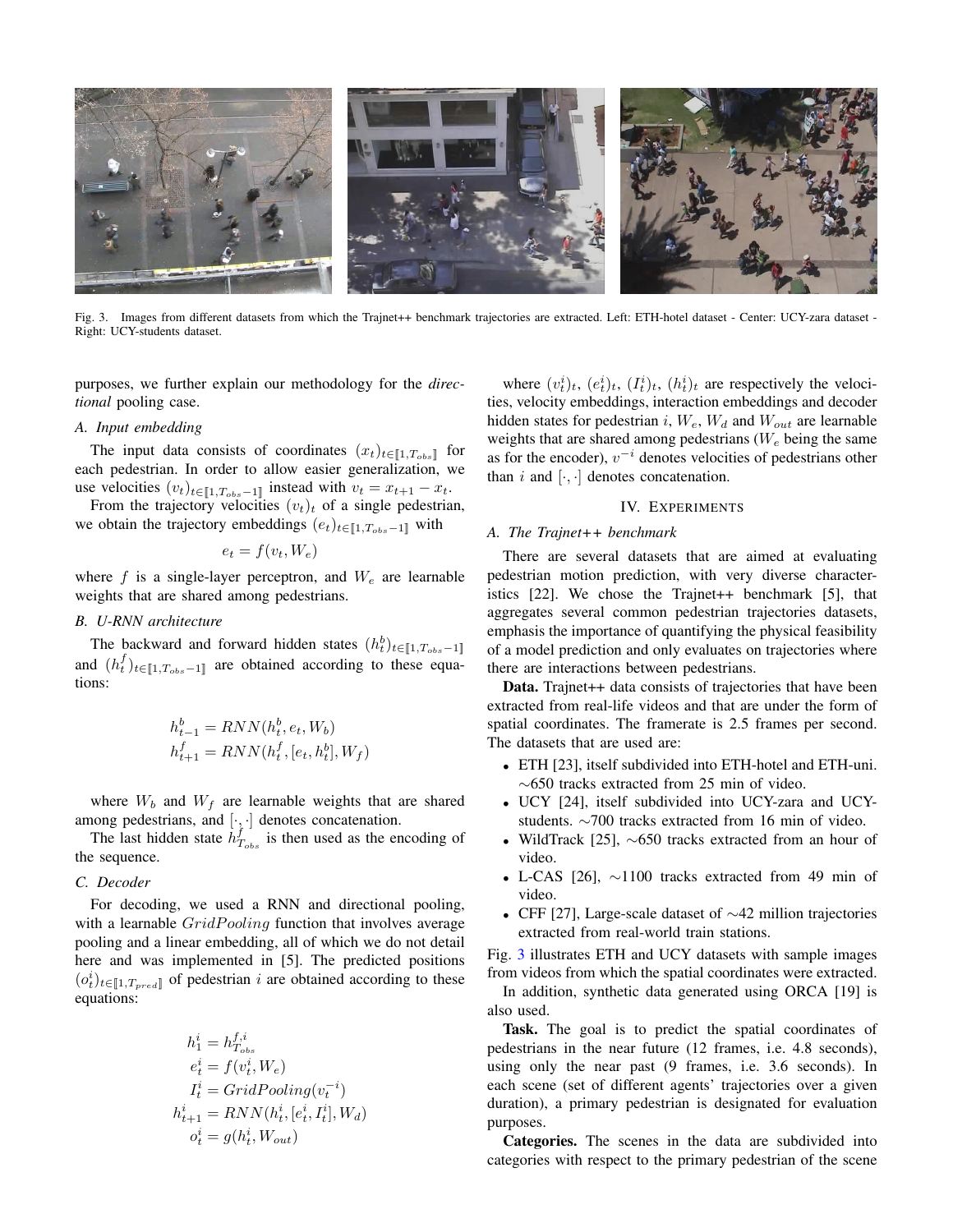illustrates. Type I and Type II denote respectively static primary pedestrian trajectories and trajectories that are correctly predicted with an extended Kalman filter. Type III is the benchmark's type of interest, as it regroups all scenes where the primary pedestrian has interactions with other agents. Type IV is used for the remaining scenes, where the primary pedestrian trajectory seems unpredictable even when given the social environment.

In addition to the four main types, Type III is further subdivided into four categories that describe the main type of interaction that is occurring: Leader-follower (the primary pedestrian follows someone else), Collision avoidance (the primary pedestrian had to avoid someone else), Group (the primary pedestrian is part of a group) and Others.

Metrics. There are four main metrics. Two are spatial errors: Average Displacement Error (ADE) and Final Displacement Error (FDE), that are expressed in meters. The other two are collision errors: Prediction Collision (Col-I) and Ground Truth Collision (Col-II), that are expressed in percentage. Col-I is the fraction of collisions between the primary pedestrian predicted trajectory and the other pedestrians predicted trajectories, and thus represents how physically realistic the predicted scene is, regardless of reality. Col-II, on the other hand, is the fraction of collisions between the primary pedestrian predicted trajectory and the other pedestrians *real* trajectories. Therefore, it represents how physically realistic the predictions are individually.

Evaluation. According to the Trajnet++ benchmark, the performance is evaluated on ∼3000 scenes from ETH and UCY datasets, as well as on ∼4000 synthetic scenes. The benchmark gives metrics for each type and sub-type of scene. The score that is chosen in order to compare models on the public leaderboard is FDE computed on Type III (Interacting) scenes from the real datasets (∼1700 scenes), with Col-I as the secondary score (computed on the same data). Until the end of March 2021, the secondary score was FDE computed on Type III scenes from the synthetic dataset, but it was abandoned because predicting synthetic trajectories had become a solved problem. On the contrary, while performances seem to have reached a limit with respect to FDE (more than one meter on a 4.8 seconds horizon), the current challenge is to be able to predict physically feasible scenes while keeping a good FDE.

#### TABLE I

RESULTS FOR SEVERAL BASELINES AND FOR THE BEST SUBMISSION ON THE TRAJNET++ PUBLIC LEADERBOARD (WITH RESPECT TO FDE).

| Model                                                          | ADE(m) | FDE(m) | Col-I $(\%)$ | Col-II $(\% )$ |
|----------------------------------------------------------------|--------|--------|--------------|----------------|
| Kalman filter                                                  | 0.87   | 1.69   |              | 19.5           |
| Constant velocity [18]                                         | 0.68   | 1.42   | 14.3         | 15.2           |
| <b>ORCA</b> [19]                                               | 0.72   | 1.42   | 0            | 11.3           |
| Vanilla LSTM                                                   | 0.67   | 1.43   | 15.2         | 12.3           |
| AMENet [28]                                                    | 0.62   | 1.30   | 14.1         | 16.9           |
| AIN [29]                                                       | 0.62   | 1.24   | 10.7         | 17.1           |
| PecNet [30]                                                    | 0.57   | 1.18   | 15.0         | 14.3           |
| $Socia\overline{I}$ NCE $\overline{1}\overline{1}\overline{7}$ | 0.53   | 1.14   | 53           | 11.3           |

# *B. Baselines*

We used the following baselines for comparison purposes:

- Learning-free methods. We considered Kalman filter, constant velocity [18] and ORCA [19].
- Vanilla LSTM. An architecture with a LSTM encoder, a LSTM decoder, and no interaction module (each pedestrian is considered independently).
- AMENet [28], a conditional variational auto-encoder based on attentive dynamic maps for interaction modeling, AIN [29], an encoder-decoder pipeline focusing on global spatio-temporal interactions and PecNet [30], a conditioned-on-goal endpoint variational auto-encoder. We reference the scores that are on the public leaderboard for AMENet and the ones referenced in [5] for AIN and PecNet.
- Social NCE [17]. Best submission on the public leaderboard, with respect to FDE. It uses social pooling and contrastive learning. We reference the scores that are on the public leaderboard.

Table I shows the results on the four metrics and helps understand the pros and cons of each method. In terms of FDE, the Kalman filter is by far the worst of all, almost 30 cm behind constant velocity (but Type III scenes, on which evaluation is performed, are by definition scenes where trajectories cannot be correctly predicted using a Kalman filter). The constant velocity method is both extremely simple and reasonably effective, but at the cost of high collision rates. ORCA allows to completely get rid of collisions without sacrificing FDE. Vanilla LSTM is completely irrelevant, since it is worse even than the constant velocity method, highlighting how the potential of RNNs can only be revealed by using interaction encoders. Finally, the best submission on the leaderboard reaches a FDE that is 30 cm below the constant velocity method, with a Col-I of only 5%; however, as we said, ADE and FDE are still relatively high in absolute terms.

# *C. Experiments details*

For training, we used ETH, UCY, WildTrack, L-CAS, and only part of CFF datasets, totalling ∼29000 scenes in the training set and ∼5000 scenes in the validation set. In the training procedure, we decrease the learning rate when the validation loss reaches a plateau, and also apply early-stopping when the validation loss stops decreasing for several epochs. We also use rotation augmentation as a data augmentation technique to regularize all the models.

We did not code everything from scratch, but rather built on top of the numerous baselines that are available with Trajnet++. Since out goal was not to beat the state-of-the-art but rather to allow meaningful comparison between different motion encoders, comparisons of given approaches are relevant given the same interaction module and hyper-parameter settings.

We tested the following architectures, denoted by their Encoder-Decoder structure. For each architecture, RNN can be replaced by either GRU [31], [32] or LSTM [33]:

- RNN RNN. A common baseline.
- Bi-RNN RNN. We used concatenation in order to fuse the outputs of the Bi-RNN, since it worked better than summation.
- U-RNN RNN. The architecture described in Section III.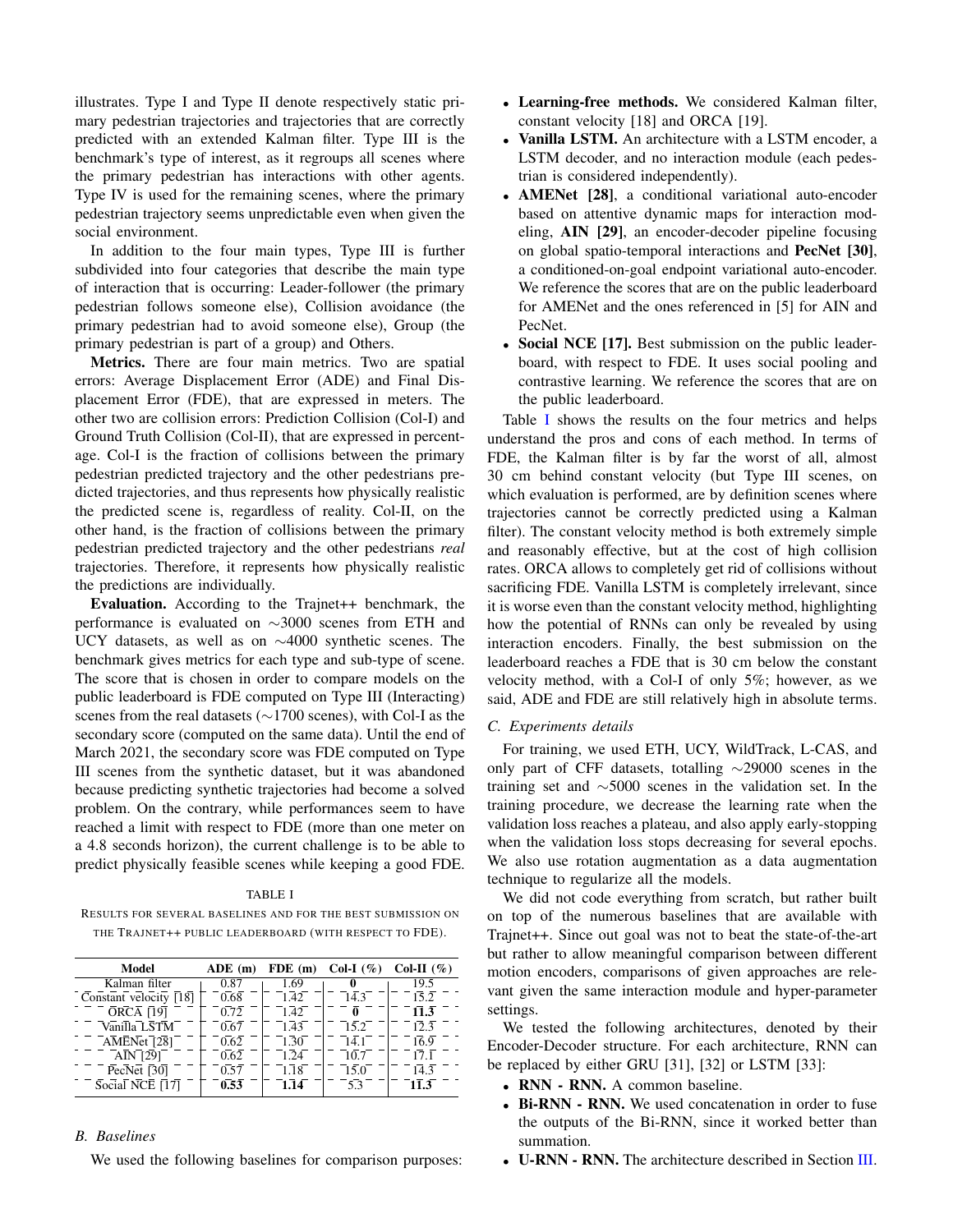#### TABLE II

COMPARISON OF MOTION-ENCODING DESIGNS WITH RESPECT TO VARIOUS INTERACTIONS MODULES ARCHITECTURES ON INTERACTING TRAJECTORIES OF TRAJNET++ REAL WORLD DATASET.

| Model                                              | <b>Interaction</b>                 | ADE(m)       | FDE(m)            | Col-I $(\%)$     | Col-II $(\% )$    |
|----------------------------------------------------|------------------------------------|--------------|-------------------|------------------|-------------------|
| (Encoder - Decoder)                                |                                    | $\pm 0.01$ m | $\pm 0.01$ m      | $\pm 0.5\%$      | $± 1\%$           |
| Constant velocity [18]                             | None                               | 0.68         | 1.42              | 14.3             | 15.2              |
| $\overline{\text{None}}$ - $\overline{\text{GRU}}$ | Dir. pooling $\overline{5}$        | 0.63         | $\overline{1.33}$ | $\overline{6.9}$ | $\overline{12.1}$ |
| <b>LSTM - LSTM</b>                                 | Occ. pooling [3]                   | 0.58         | 1.23              | 11.5             | 13.9              |
| <b>U-LSTM - LSTM</b>                               | Occ. pooling [3]                   | 0.57         | 1.22              | 10.2             | 14.9              |
| GRU - GRU                                          | $Dir.$ pooling $\overline{5}$ ]    | 0.58         | $\overline{1.24}$ | 6.5              | 12.4              |
| Bi-GRU - GRU                                       | Dir. pooling [5]                   | 0.59         | 1.26              | 6.7              | 11.7              |
| U-GRU - GRU                                        | Dir. pooling [5]                   | 0.58         | 1.25              | 6.5              | 11.7              |
| reversed U-GRU - GRU                               | Dir. pooling [5]                   | 0.58         | 1.25              | 6.5              | 11.0              |
| LSTM - LSTM                                        | Dir. pooling [5]                   | 0.58         | 1.25              | 6.4              | 11.4              |
| Bi-LSTM - LSTM                                     | Dir. pooling [5]                   | 0.59         | 1.28              | 6.2              | 11.9              |
| <b>U-LSTM - LSTM</b>                               | Dir. pooling [5]                   | 0.56         | 1.22              | 5.2              | 11.9              |
| reversed U-LSTM - LSTM                             | Dir. pooling [5]                   | 0.58         | 1.26              | 6.6              | 11.1              |
| LSTM - LSTM                                        | Soc. pooling $\overline{3}$ ]      | 0.55         | $\overline{1.18}$ | 6.9              | 12.7              |
| <b>U-LSTM - LSTM</b>                               | Soc. pooling [3]                   | 0.53         | 1.15              | 6.5              | 11.5              |
| Social NCE [17]                                    | Soc. pool. $[3]$ + contr. learning | 0.53         | 1.14              | 5.3              | 11.3              |

• reversed U-RNN - RNN. The backward pass and forward pass are inverted in the U-RNN, in order to investigate if there is indeed a preferred direction of U-RNNs according to the data.

We used default number of parameters that were similar to the baselines in [5] and did not change between different models. However, this led to LSTM models having higher total number of parameters than their GRU counterparts, but it did not affect our conclusions. The order of magnitude of the uncertainties on the metrics were  $\pm$  1 cm on ADE and FDE,  $\pm$  0.5% on Col-I and  $\pm$  1% Col-II.

# *D. Results*

In Table  $II$ , we present the results that we obtained during our experiments. The first thing to notice is that using a simple RNN decoder with *directional* pooling, even without an encoder, improved FDE by 10 cm and cuts Col-I by half compared to the Constant velocity model or to Vanilla LSTM. Secondly, adding a RNN encoder for past coordinates helped improving performance, which indicates that there is indeed relevant information in past positions. This suggests that pedestrians engage in complex trajectories that may span on relatively long durations.

Note that the proposed asymmetrical architecture is independent of the chosen recurrent unit. We observed in preliminary experiments that the encoder's architecture did not seem to have any impact, with identical performances of GRU - GRU, Bi-GRU - GRU, U-GRU - GRU and reversed U-GRU - GRU architectures. At first glance, one could conclude that the information contained in past coordinates may be too redundant to allow to detect any difference between encoder architectures, as there would be no further information to extract. Or that contrary to vehicles for example, pedestrian trajectories are too irregular to make good use of past information. However, experiments with LSTMs gave different results. LSTM - LSTM and Bi-LSTM - LSTM performed similarly as GRU architectures, but using a U-LSTM encoder helped get significantly better ADE, FDE and Col-I for *directional* pooling, suggesting that there was indeed unused information

in past trajectories. Regarding Col-II, the best architectures seem to differ compared to the other metrics, but this appears to be non-significant given the small score differences and the order of magnitude of the standard deviations.

The better performance of U-LSTM compared to U-GRU strongly indicates that the additional information extracted by the U-RNN architecture came from long-term dependencies. Moreover, the hypothesis we proposed, that the nonsymmetrical architecture of U-RNN should better leverage information by using the preferred direction of the data is supported by the absence of performance improvement when using a reversed U-LSTM encoder.

Since it was clear that, for the *directional* pooling case, the proposed Asymmetrical Bi-RNNs motion encoder performed better than regular LSTMs which are the *de facto* RNNs for trajectory encoding, we experimented U-LSTMs with *occupancy* and *social* pooling. In both experiments, our sequence encoder yielded significantly better results compared to regular LSTMs for every available metric (ADE,FDE, Col I). This suggests that the proposed architecture is a viable alternative to LSTMs for trajectory encoding.

### V. CONCLUSION

In this article, we proposed a sequence encoder based on Asymmetrical Bi-RNNs to predict future pedestrians trajectories using naturalistic pedestrian scenes data from the widely studied Trajnet++ dataset. Contrary to many previous studies that proposed new interactions modules, our work solely relies on proposing a new sequence encoder that could easily be applied to all models that use the encoder-decoder pipeline for pedestrian trajectory forecasting, while taking advantage of the research on interactions and multi-modal trajectory prediction. The proposed sequence encoder was shown to achieve better prediction accuracy than previous sequence encoders such as LSTMs for a variety of existing approaches and interactions modules. This suggests that there is still room for improvement in coordinates-only approaches, and indicates that interactions are not the only aspect on which pedestrian trajectory prediction can progress. Although this work is highly prelim